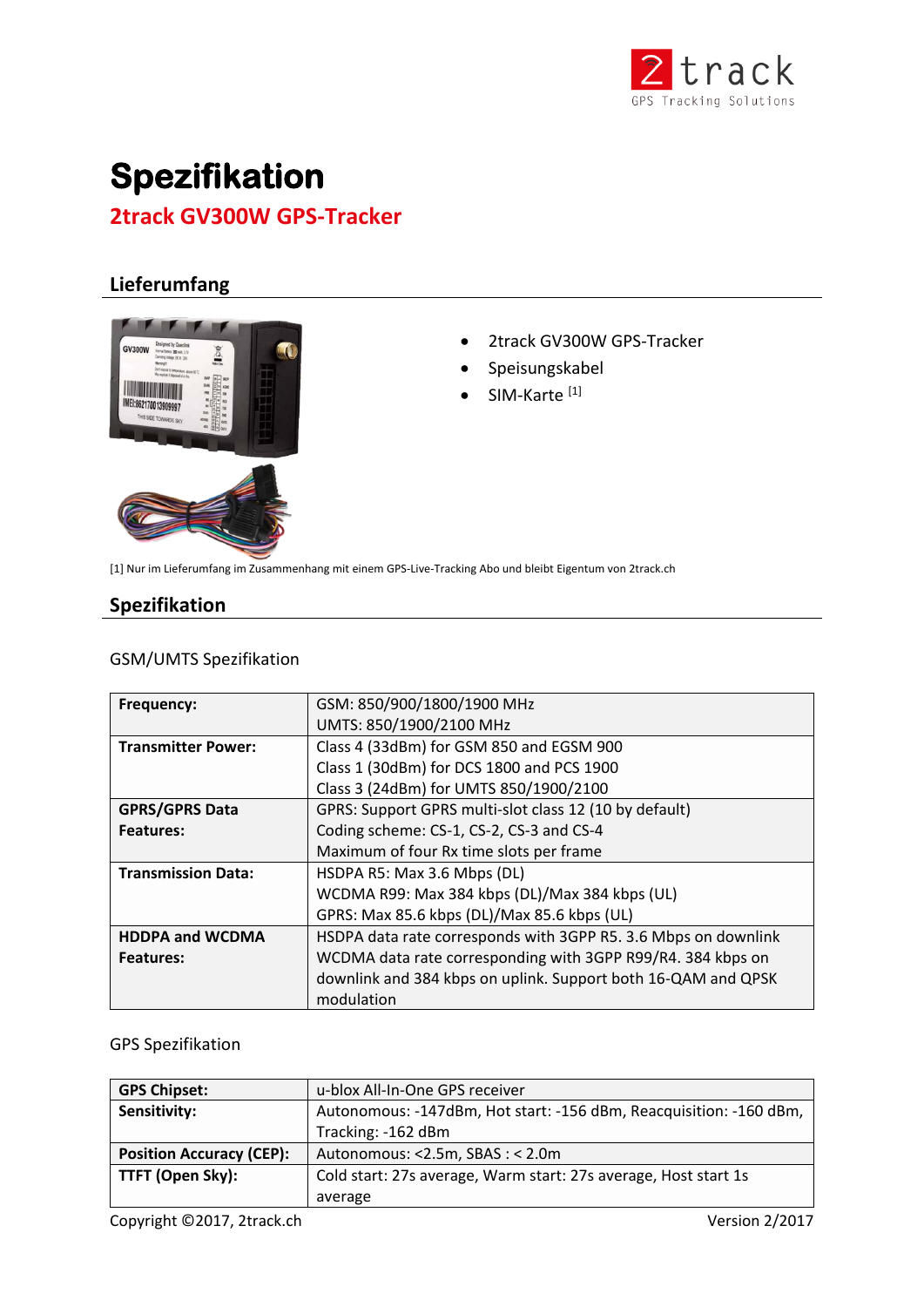

#### Interface

| <b>UMTS/HSDPA and GSM</b> | Internal only                                    |
|---------------------------|--------------------------------------------------|
| Antennas:                 |                                                  |
| <b>GPS Antenna:</b>       | Internal and optional external GPS antenna SMA   |
| <b>Indicator LED:</b>     | GSM, GPS and power                               |
| <b>Mini USB Port:</b>     | Mini USB port for upgrading and debugging        |
| <b>Serial Port:</b>       | One RS232 serial port on 16 pin molex connector. |

### Allgemeine Spezifikation

| Dimension:                   | $80$ mm $*$ 49mm $*$ 26mm |
|------------------------------|---------------------------|
| Weight:                      | 72g                       |
| <b>Backup Battery:</b>       | Li-Polymer 250mAh         |
| <b>Operation Voltage:</b>    | 8V to 32V DC              |
| <b>Operating Temperature</b> | $-30^{\circ}$ C ~+ 70°C   |

# **Optionales Zubehör**

GPS-Antenne mit SMA-Stecker: